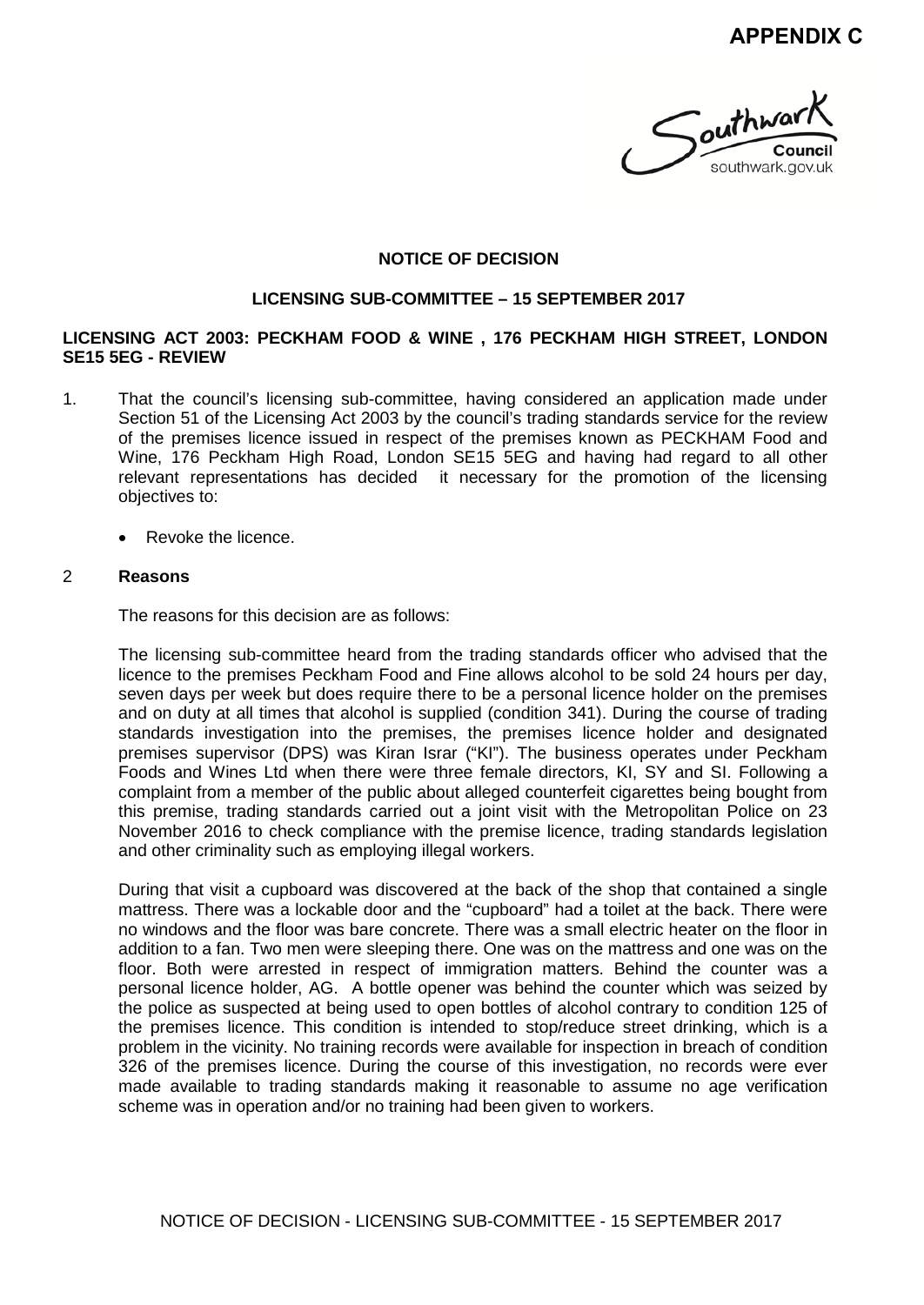During the course of this inspection, trading standards found 10 x "Apple" style phone chargers on sale, identified as counterfeit. No purchase invoices have been supplied to trading standards for these items. During this visit AA arrived at the shop stating that he was the manager; he gave exactly the same home address as AG.

Trading standards have been concerned for a significant time of the sale of super strength beers, lagers and ciders because of the harm they cause to those drinking them, which generally have serious alcohol addiction and the anti social behaviour and crime that often goes with it. The government has sought to use price as a way of reducing consumption and therefore drinks with an ABV of 7.5% and above attract a proportionately higher duty. Trading standards have identified this to be a problem in Southwark with retailers often offer these drinks for sale without any price being displayed, (contrary to a requirement under pricing legislation) and then sell either below the duty price or below what a legitimate cash and carry would sell it to a retailer for, which suggests retailers have obtained items from an illegal source where duty has been evaded. There was a significant quantity and variety of these drinks offered for sale at this premise but no prices were displayed. There was also a significant quantity of those drinks near to the cupboard referred to earlier. The officer therefore served a notice requiring the business to reduce traceable invoices for these drinks.

A further visit was carried out by trading standards and the police on 8 February 2017. A test purchase was made of Carlsberg Special Brew in advance of the visit. The Carlsberg Special Brew cans were not price marked. The seller ("NM"), sold the can for £1.40, being 25 pence above the duty price (duty for the year 2016-2017 was £1.15). Officers asked NM for his manager. NM immediately went to the back of the shop and locked an internal door preventing officers from gaining access. Police parked in a police vehicle immediately at the back of the shop and noted the rear door to the shop was trying to be opened. Eventually the internal door was opened and NM was identified as an illegal worker and was arrested. NM said he started at 6am and was paid £30 for an 8 hour shift, equating to less than £4.00 per hour. Checks showed he had breached a Visitor's Visa issued in 2006 and was not permitted to work and not authorised to sell alcohol – contrary to condition 101 of the premises licence.

On the premises, sleeping on the mattress in the cupboard, was one of the men arrested on 23 November 2016. It was evident there was clothing belonging to more than one person. The CCTV was not working properly. Concerning the price charged for the super strength beer, only some of the invoices have been produced. The sub-committee was invited to conclude that an unknown proportion had been acquired from illegal sources where duty had been evaded.

On 2 March 2017, trading standards visited the premise because the requested invoices had not been received. Two males were working behind the counter. AG, who produced his personal licence and one other who refused to give his details and left the shop. CCTV was still not working (breach of conditions 288 and 289). The manager, AA attended the premises, stating that he said he ran the business and had tried to email through the invoices to the officer, but had not been received as an incorrect email address had been used. These were later sent to the correct mail address, but found to be indecipherable. That email gave the senders name as "AM". AA stated that KI had very little to do with running the business. Examination of business invoices showed that a number of different individuals held accounts with cash and carry businesses.

On 5 April 2017 a further visit took place with trading standards and the police made. Another illegal worker was working in the shop. He was arrested for immigration offences. The CCTV was still not working (breach of conditions 288 and 289).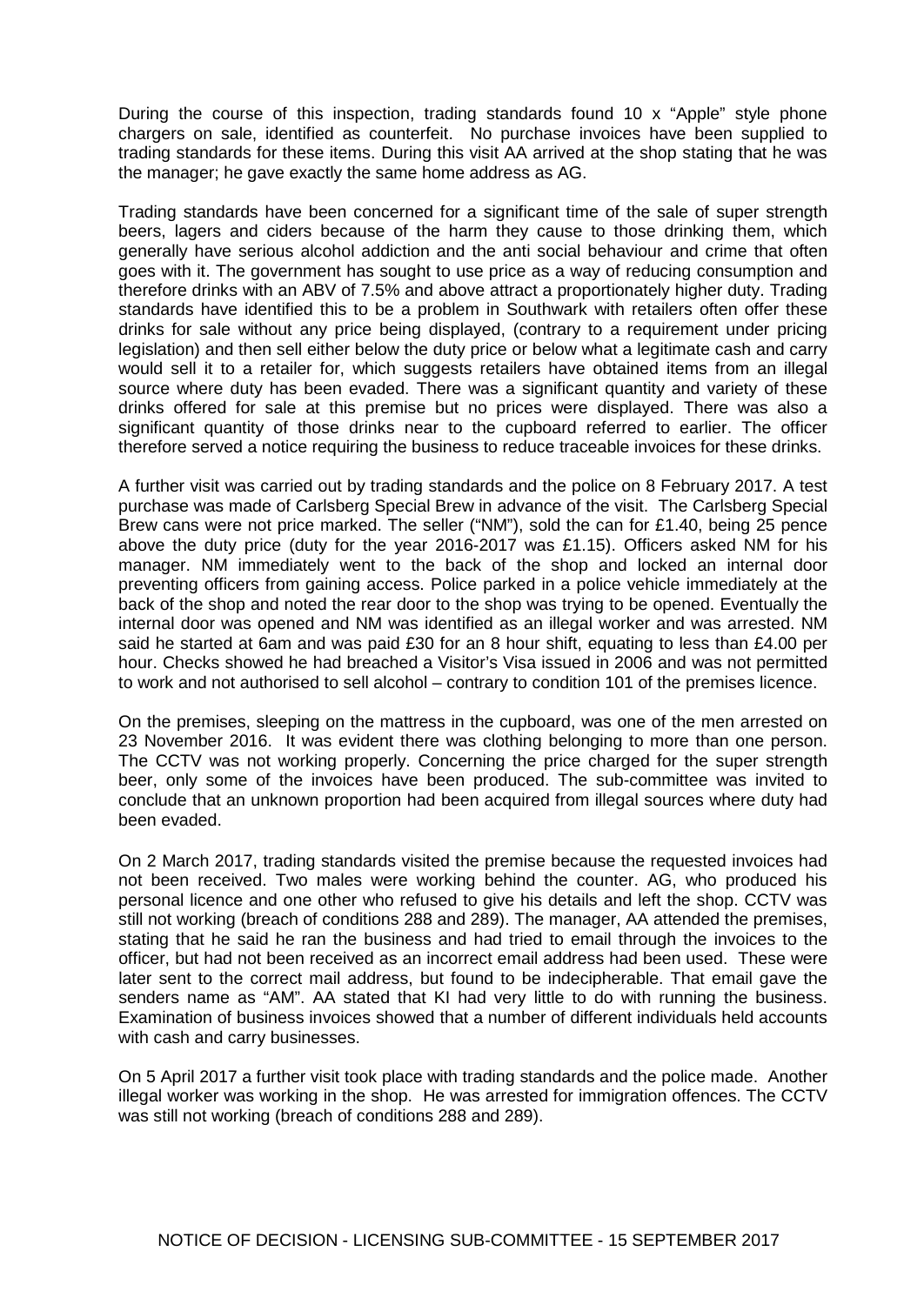A further visit was carried out on 26 April 2017 when a test purchase of alcohol was made. AG was in the shop working behind the counter when the test purchase was made. AG again he produced his personal licence but the Police carried out an immigration check on him. It transpired that from 12 December 2013 he had been an "absconder" and was duly arrested. Amongst other things, he was not permitted to work. Once again, the CCTV was not working (breach of conditions 288 and 289). The CCTV had been switched off, but even after switching it on, the CCTV was not fully operational.

On 20 May, trading standards carried out a further visit with Immigration Officers. AG was seen walking out of the shop. The immigration officers ran after him and arrested him. He returned to the shop and denied he had been working. The CCTV was checked and it was clear he had been working that day. The other person in the shop was "YS" who was stressed by the further visit and the responsibility of visits from various enforcement agencies. Another bottle opener was found on the counter by the till (breach of condition 125) and was seized

Trading standards advised that they had no confidence whatsoever with the premises licence holder and urged the licensing sub-committee to revoke the licence.

The officer representing licensing as a responsible authority addressed the sub-committee and stressed her concerns of the number and diversity of alleged criminal offences witnessed by trading standards officers and other enforcement agencies. The officer highlighted that several different people had been working at the premises and that there has never been any person held accountable such as the DPS or licensee available at the premises to discuss the concerns regarding breaches or license conditions or other criminal activity. Because of the extent of offending, licensing as a responsible authority concluded that they had no faith that the licensing objective being promoted and fully supported the revocation of the licence.

The licensing sub-committee heard from an officer from the Home Office who confirmed that illegal workers had been encountered at the premises. As a result, a £20,000 civil penalty had been issued, initially incorrectly to AA, but this was rectified and re-issued to Peckham Food and Wine Limited. The officer confirmed that the current licence holder and DPS had made contact and a payment plan had been agreed. The office also confirmed that two of the three directors at that time had no valid leave

The licensing sub-committee heard from the representative for the current licence holder and DPS for the premises, albeit, the transfer application had been refused which the representative said would be appealed. The history of the premises as set out by the responsible officers was accepted and rather consider the various breaches, wished to concentrate on what could be offered to promote the licensing objectives. He reminded the committee that the purpose of a revocation was not to be punitive. Whilst his client had links with the previous owner (and DPS) in addition to the directors, it did not follow that his knew what was going on in the business. He did not know the extent his wife was involved. He pair were largely estranged and she was an individual in her own right. His client had been abroad for most of the last 12 months. His client was a personal licence holder and was of good character. Training had been provided to all staff and there was now currently three personal licence holders employed, with an additional two about to undertake the course. His client was now the sole director and sole shareholder of Peckham Food and Wine Limited. It was a matter to look at activities of concern and find a resolution which is both appropriate and proportionate.

A list of proposed conditions was submitted to the sub-committee and the responsible authorities. The schedule of conditions offered was largely no more than what a responsible operator should be already do. Whilst the licence holder could not be held account for any of the wrong-doing witnessed by trading standards, a period of suspension was also offered.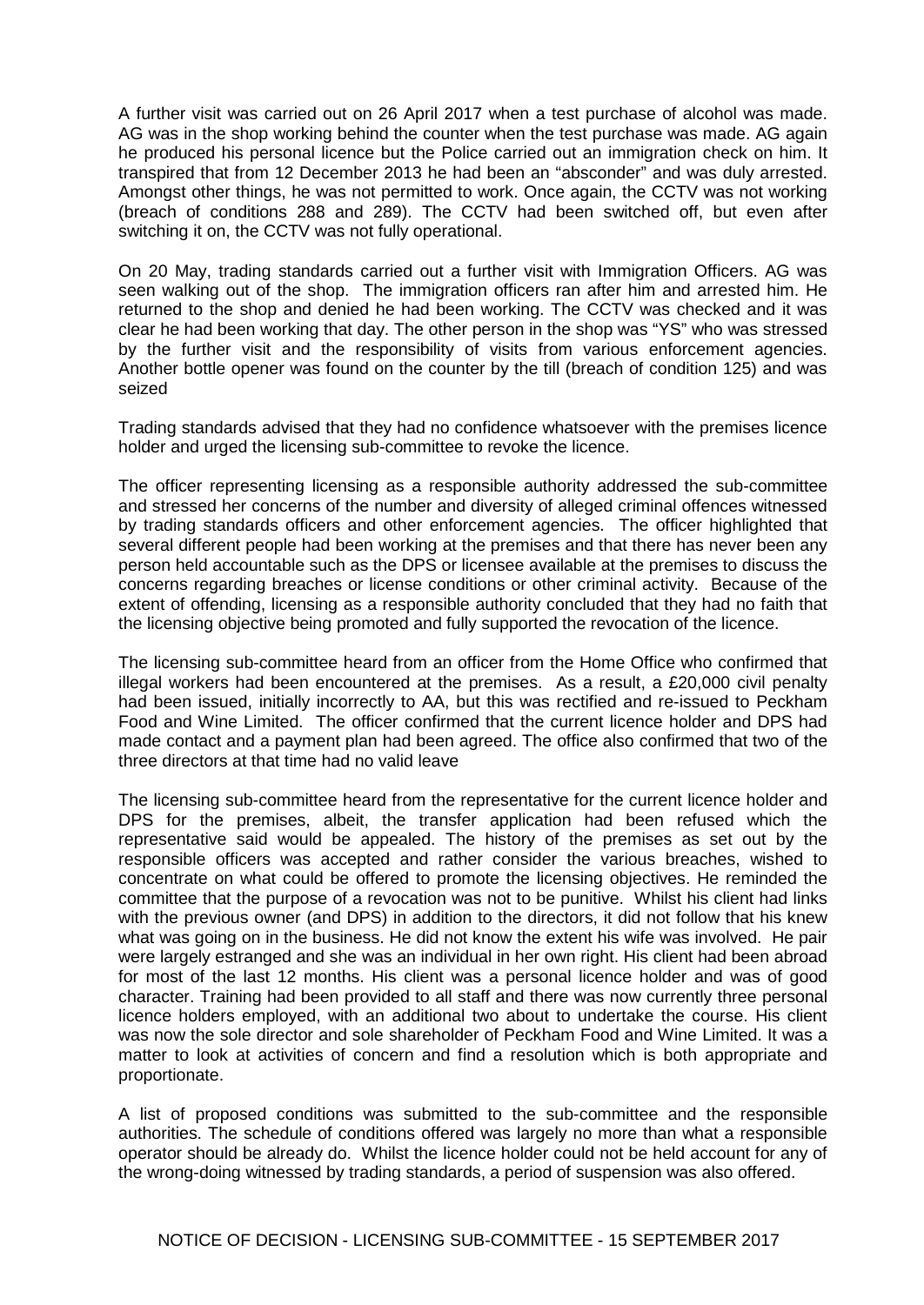This was offered, not as a punitive measure, but as a deterrent to other operators. Because a 24 hour licence was extremely generous and that the 24 hour operation allowed illegal workers to gain temporary shelter, it was suggested that the premises may think it prudent to curb its operating hours. This was refused. When questioned on the super strength beers, lagers and ciders, the premises would only consider a ban on those with an ABV of 6.5 % and also, would seek the sale of the more premium brands.

During the course of this trading standards investigation, six visits were carried out with the premises and on all occasion illegal workers have been present. The premises has operated with a total disregard to the licensing objectives in addition to the law relating to the employment of workers both in terms of those having the right to work and the poor payment made. This licensing sub-committee agree that the premises has effectively operated as a modern form of slavery with appalling sleeping conditions also being provided. By operating a 24 hour, seven days a week business, the shop front door is never closed meaning people can come and go at any time with some taking refuge. The then licence holder and DPS has not engaged with the authorities and have shown little interest or involvement with the day to day running of the business and has allowed and/or instructed the business to be run in this illegal manner.

Whilst the current licence holder and DPS claims that he is now the sole director and shareholder, Companies House records shows the extremely regular movement of personnel in Peckham foods & Wine Limited. Some of the appointments and resignation have taken place on the same day. The licence holder has links with the previous directors, and these persons have been involved in the poor management and illegal practices at the premises of crime and employing illegal workers. He may show as being the sole director and shareholder of the company, but the history of this company does not give this licensing sub-committee confidence that it will remain in his name, particularly in view of the dormant second company being incorporated and operating from the same premises. Further, the licence holder has failed to demonstrate a sufficient distance from these previous poor management practices, including the removal of all previous staff, since it is noted that this same member of staff is a co-director of the second company operating from the premises, Ya Sir Minimarket Limited. In these circumstances, the premise licence is therefore revoked.

In reaching this decision the sub-committee had regard to all the relevant considerations and the four licensing objectives and considered that this decision was appropriate and proportionate.

### 3 **Appeal Rights**

This decision is open to appeal by either:

- a) The applicant for the review
- b) The premises licence holder
- c) Any other person who made relevant representations in relation to the application

Such appeal must be commenced by notice of appeal given by the appellant to the justices' clerk for the Magistrates' Court for the area within the period of 21 days beginning with the day on which the appellant was notified by this licensing authority of the decision.

This decision does not have effect until either

- a) The end of the period for appealing against this decision; or
- b) In the event of any notice of appeal being given, until the appeal is disposed of.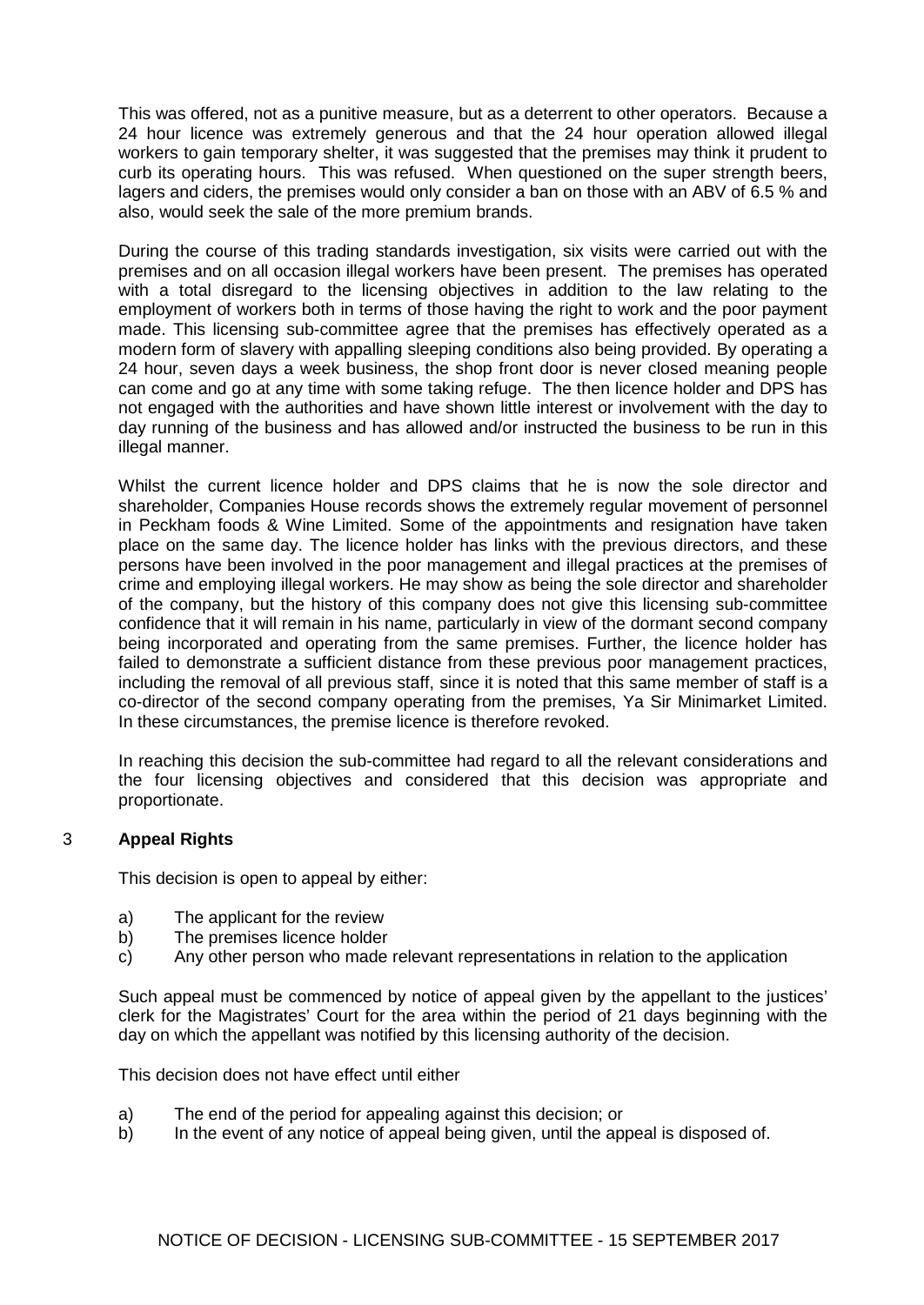Issued by the Constitutional Team on behalf of the Director of Legal Services

Date: 15 September 2017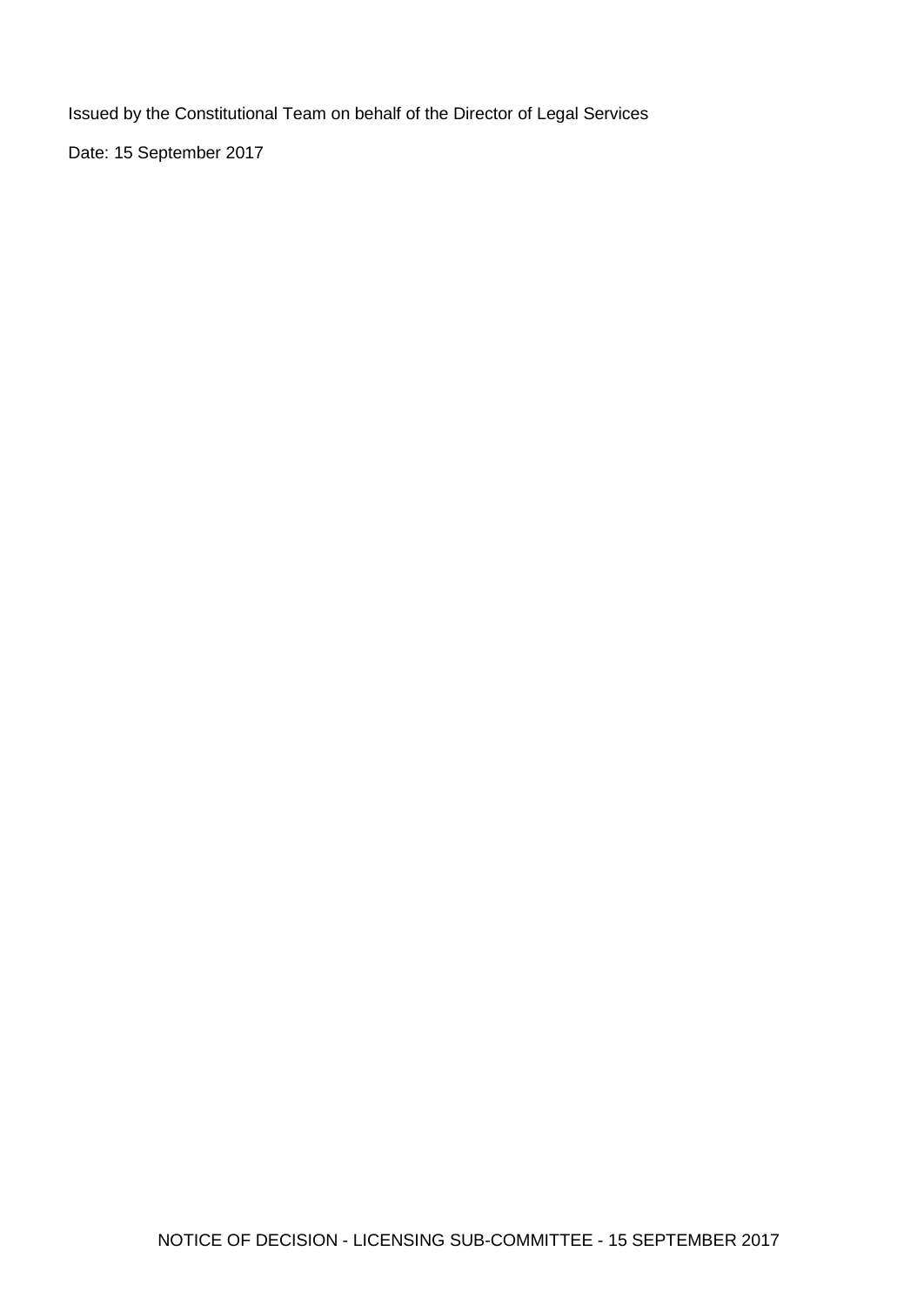Southway southwark.gov.uk

### **NOTICE OF DECISION**

## **LICENSING SUB-COMMITTEE – 22 JULY 2021**

## **LICENSING ACT 2003: PECKHAM FOOD & WINE, 176 PECKHAM HIGH STREET, LONDON SE15 5EG**

### **1. Decision**

That the application made by Mr. Abdul Aziz Umer for a premises licence to be granted under Section 17 of the Licensing Act 2003 in respect of the premises known as Peckham Food and Wine, 176 Peckham High Street, London SE15 5EG be refused.

### **2. Reasons**

This was an application made by Mr. Abdul Aziz Umer for a premises licence to be granted under section 17 of the Licensing Act 2003 in respect of the premises known as Peckham Food and Wine, 176 Peckham High Street, London SE15 5EG.

The licensing sub-committee heard from the applicant's representative who advised that the premises was a convenience shop. They advised that the applicant had accepted most of the conditions and reduced the hours sought to 00:00. They added that they would consider any further recommended conditions.

They informed the sub-committee that the business had been affected by the pandemic and trade had reduced by 55%. It was vital that an alcohol licence be granted, increasing the walk-in trade and the business' profit margin. Without licence the business would become insolvent. Already, customers would leave and not return when informed that the premises does not sell alcohol. There were two shops opposite the premises, both of which have licences until 00:00. The applicant stated that there were no other shops near the premises.

The applicant understood and appreciated that the premises was in a cumulative impact area (CIA) and recognised that there were problems with the suppliers and illegal workers at the premises pre-2017, stating that he didn't know the previous owners/licence holder. If a licence was granted, purchases would be made only at "authentic suppliers". When asked by the chair of the sub-committee, the applicant was surprised, but acknowledged one of the parties to the licence to assign was the same as that referred to in paragraph 28 in the report, but the applicant didn't know him; he was just a name on the lease.

The licensing sub-committee heard from the Metropolitan Police Service officer whose representation related to the prevention of crime and disorder licensing objective. They advised that premises was in the Peckham cumulative impact area where there was already a considerable amount of licensed premises including a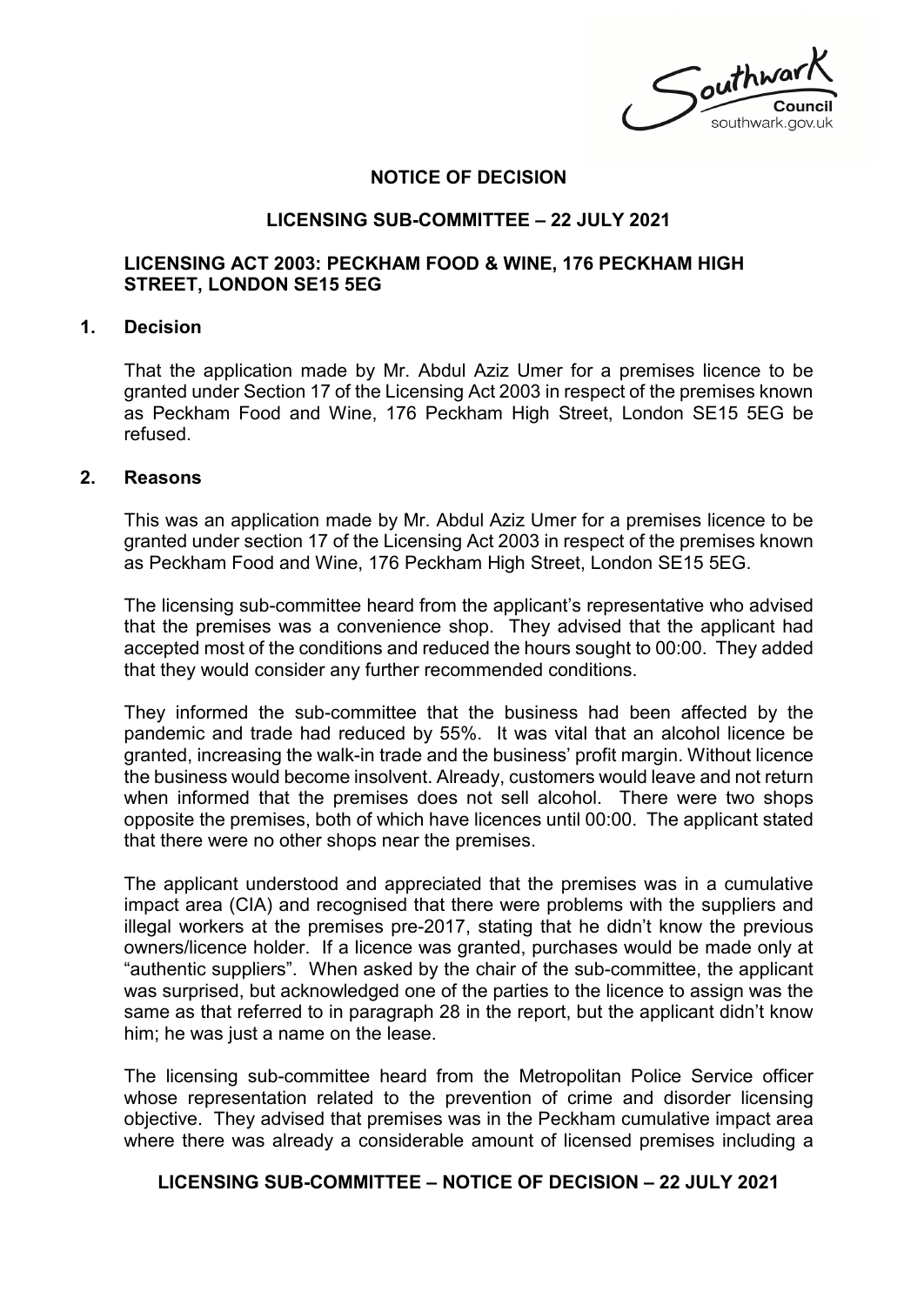high number of off-licences. Peckham had a large problem of street drinking and alcohol abuse and the associated crime and disorder.

The police officer was of the view that the applicant had failed to address the cumulative impact in any way within the application and the conditions detailed in the operating schedule were minimal. The premises was owned by the council and a lease agreement was in place with the director of Peckham Food and Wine Limited in 2017. The land registry search showed the premises had been sub-leased to the applicant, suggesting the previous licence holder still had a controlling interest in the premises. If the licence was granted, the previous management could reclaim the use of the premises and circumvent the revocation and appeals process. The Metropolitan Police Service officer objected to the granting of the licence in in its entirety and stated any further premises selling alcohol would only add to the cumulative impact, attract further alcohol dependence and increase crime and disorder.

The licensing sub-committee heard from the officer from trading standards whose representation was made in respect all four of the licensing objectives. The officer advised that he visited the premises with officers from the night time economy team on 21 May 2021 and spoke with the applicant, who was at the shop.

The applicant showed the officer some documents on his phone including a license to assign, dated 28 January 2020, which assigned the lease to Mr Muhammad Hayat Balouch. The applicant advised the business was owned by A & M Local Store Ltd and that Mr Muhammad Hayat Balouch was the director of that company; the applicant was the manager of the premises and he was in the process of applying for a personal license.

The applicant also showed the officer an application for a COVID business grant for A & M Local Store Limited addressed to Mr Aziz Balouch. When asked, the applicant stated that he was Aziz Balouch. The applicant then produced a DBS certificate which gave three further aliases and stated that the reason for changing his name was religious. In addition to this, trading standards objected to the application as the premises was in the Peckham cumulative impact area and there was a presumption that new license applications should be refused on the basis that the area was already saturated.

The licensing sub-committee then heard from the officer from licensing as a responsible authority who advised that the premise was situated within the Peckham cumulative impact area. Paragraph 131 of Southwark's statement of licensing policy was a rebuttable presumption that applications for new premises licences would add to the existing cumulative impact and should be refused. It was for the applicant to demonstrate that the application would not contribute to the negative local cumulative impact on any of the licensing objectives. The licensing responsible authority officer was of the view that the applicant had not addressed the presumption in his application and therefore recommended that the application be refused.

The licensing sub-committee then heard from the officer from the council's environmental protection team who also stated that any increase in alcohol sales in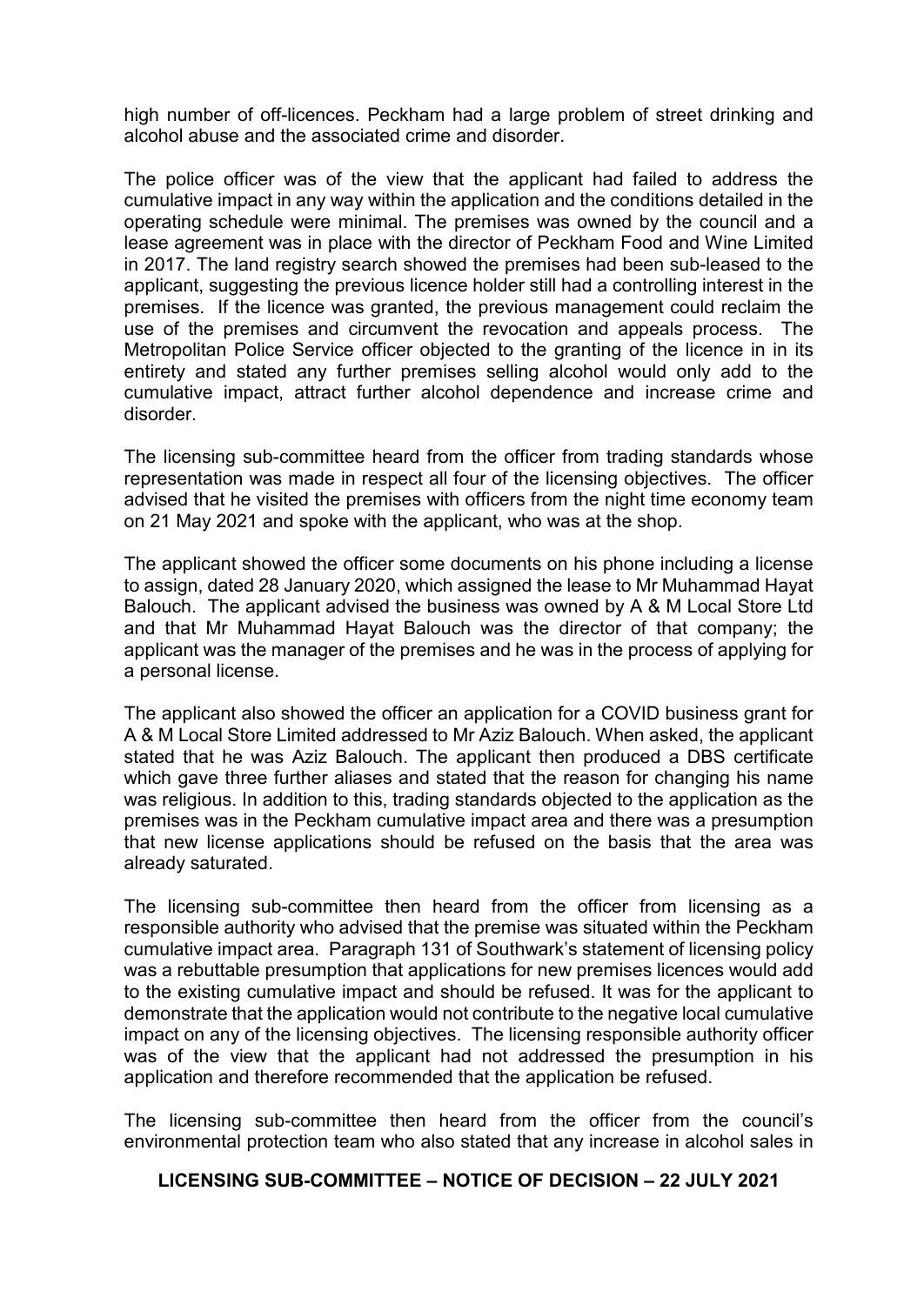the already saturated cumulative impact area was likely to contribute to a cumulative impact on public nuisance from street drinking, drunkenness, street fouling, and rowdy conduct in the street, particularly during the night and late evening. The application had not addressed the potential cumulative impact of the proposed licence, nor given any compelling reason, nor any reason at all, why this premises should be considered an exception to the cumulative impact policy.

The licensing sub-committee was informed that the premise had been a problem premises that was subject to a review by trading standards in 2017 when the licence was revoked. Despite this, the applicant failed to address the concerns raised by he responsible authorities either during the application's consultation period, or in the meeting. The sub-committee was unhappy that neither of the directors of A & M Local Store Ltd were in attendance at the meeting, especially when concerns had be raised of one of the assignees to the licence to assign having had previous dealings with the premises.

The applicant also failed to rebut the presumption to refuse this premises licence application. The sub-committee were referred to R (on the application of Westminster City Council) -v- Middlesex Crown Court [2002] EWHC 1104 in which HHJ Baker determined "…a licence could be refused on the sole ground that the area was already saturated with licence premises….and the cumulative effect of the existing premises was impacting adversely on the area to an unacceptable level". Since the premise is located in the Peckham CIA, this application is refused.

In reaching this decision the sub-committee had regard to all the relevant considerations and the four licensing objectives and considered that this decision was appropriate and proportionate.

### **3. Appeal Rights**

The applicant may appeal against any decision:

- a. To impose conditions on the licence
- b. To exclude a licensable activity or refuse to specify a person as premises supervisor.

Any person who made relevant representations in relation to the application who desire to contend that:

- a. The licence ought not to be been granted; or
- b. That on granting the licence, the licensing authority ought to have imposed different or additional conditions to the licence, or ought to have modified them in a different way

may appeal against the decision.

Any appeal must be made to the Magistrates' Court for the area in which the premises are situated. Any appeal must be commenced by notice of appeal given by the appellant to the justices' clerk for the Magistrates' Court within the period of 21 days